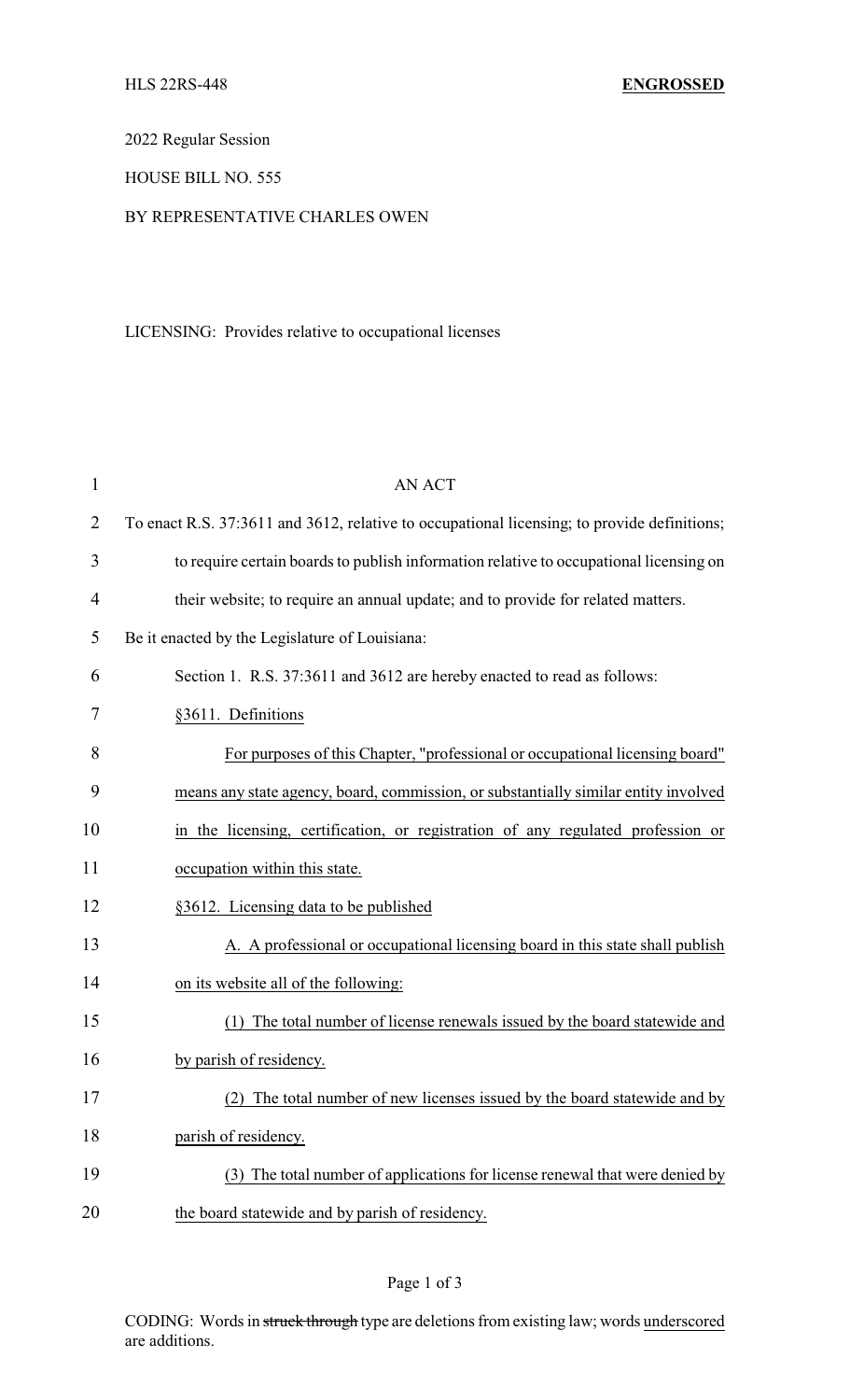|                | (4) The total number of requests for a new license that were denied by the          |
|----------------|-------------------------------------------------------------------------------------|
| 2              | board statewide and by parish of residency.                                         |
| 3              | B. A professional or occupational licensing board in this state shall update        |
| $\overline{4}$ | annually the information published pursuant to Subsection A of this Section.        |
| 5              | Section 2. The information required by R.S. 37:3612 as enacted by Section 1 of this |
| 6              | Act shall be published annually beginning on February 15, 2023.                     |

## DIGEST

The digest printed below was prepared by House Legislative Services. It constitutes no part of the legislative instrument. The keyword, one-liner, abstract, and digest do not constitute part of the law or proof or indicia of legislative intent. [R.S. 1:13(B) and 24:177(E)]

| HB 555 Engrossed | 2022 Regular Session | Charles Owen |
|------------------|----------------------|--------------|
|                  |                      |              |

**Abstract:** Requires professional or occupational licensing boards to publish certain information on their website and to renew the information annually.

Proposed law defines "professional or occupational licensing board" (board).

Proposed law requires a board in this state to publish all of the following information on its website:

- (1) The total number of license renewals issued by the board.
- (2) The total number of new licenses issued by the board.
- (3) The total number of applications for license renewal that were denied by the board.
- (4) The total number of applications for new licenses that were denied by the board.

Proposed law requires the board to publish the required information as it relates to the entire state and as it relates to each parish of residency.

Proposed law requires a board to update the licensing information published on its website annually beginning Feb. 15, 2023.

(Adds R.S. 37:3611 and 3612)

Summary of Amendments Adopted by House

- The Committee Amendments Proposed by House Committee on Commerce to the original bill:
- 1. Remove provisions of proposed law that require a board to provide licensure to an applicant based on the person holding an out-of-state license.
- 2. Remove provisions of proposed law that require a board to provide licensure to an applicant based on the person's prior work experience.
- 3. Remove provisions of proposed law that require a board to provide licensure to an applicant based on the person's private certification and work experience.